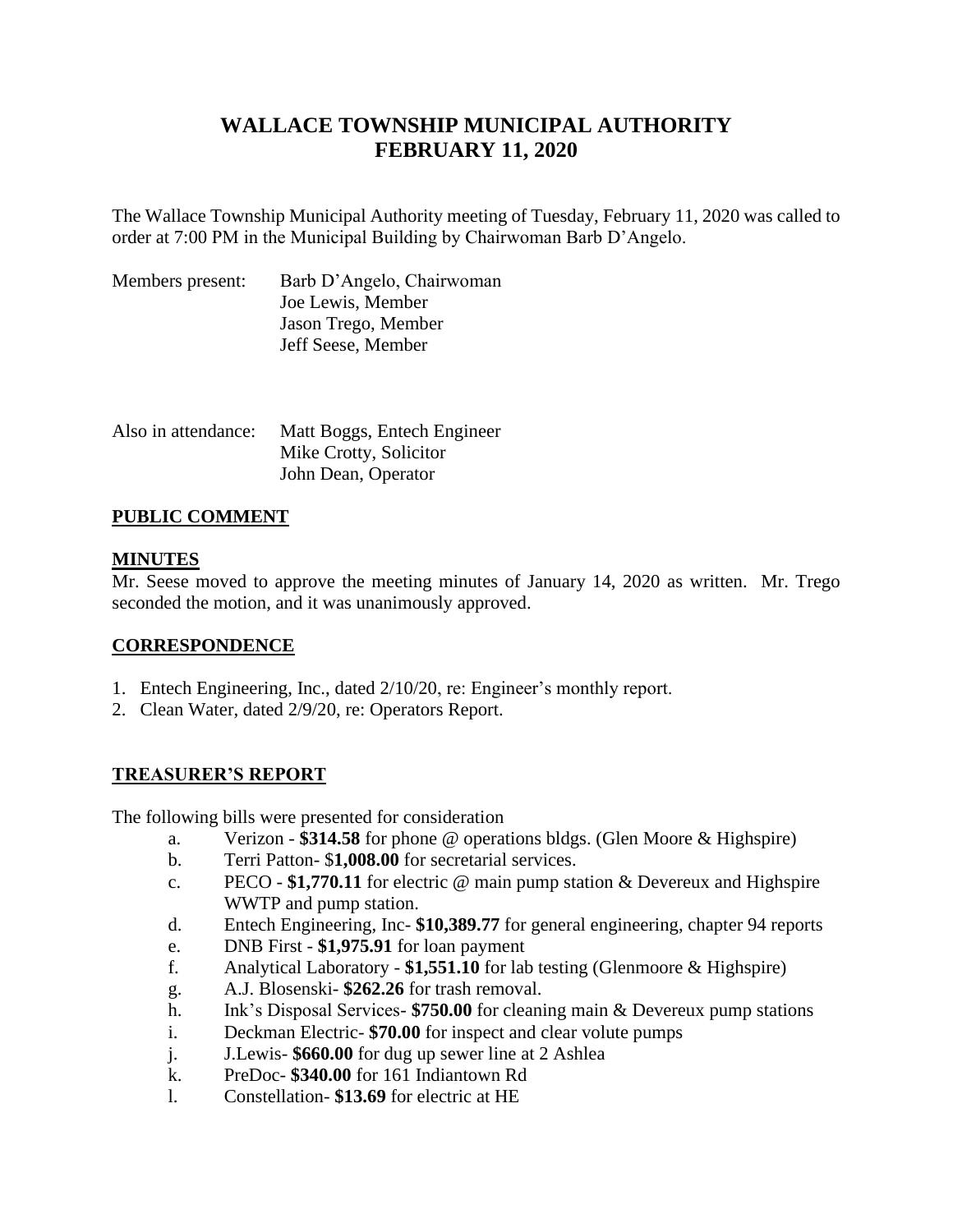- m. Siana Bellwoar & McAndrew- **\$1,891.75** for legal services
- n. Shane Rutherford- **\$962.60** for replace water line at GM, installed flush valve at Highspire
- o. Main Pool & Chemical Co-**\$411.00** for 55-gallon drum deposit
- p. Staples Credit Plan- **\$58.47** for tax supplies.
- q. W.G. Malden- **\$406.40** for Highspire WWTP
- r. Postmaster- **\$165.00** for 3 rolls of stamps.

## **TOTAL: \$21,872.14**

Mr. Trego moved to approve invoices "a" through "r" above for the month of February, as presented. Ms. D'Angelo seconded the motion, and it was unanimously approved.

Mr. Lewis recused himself from "J".

## **FINANCIAL STATEMENTS**-

Balance Sheet, Budget vs Actual Glenmoore & Highspire and Profit & Loss. Ms. D'Angelo moved to approve the financial statements above for the month of February, as presented. Mr. Seese seconded the motion, and it was unanimously approved.

## **OPERATORS REPORT**

Glenmoore WWTP

Heavy rain on Jan 25<sup>th</sup> impacted flows. Devereux was also impacted Station tanks were overwhelmed with surface water A float was replaced at 161 Indiantown Rd

*Mr. Seese moved to approve Suburban Lab Services to do the annual monitoring for WTMA, as presented. Ms. D'Angelo seconded the motion, and it was unanimously approved*.

*Ms. D'Angelo moved to approve Nolt's to pump and haul the upper lagoon in emergency situations at Glenmoore WWTP, as presented. Mr. Seese seconded the motion, and it was unanimously approved.*

Highspire WWTP

There were no emergency visits required. Flows went up after the heavy rain on Jan 25th

*Highspire needs some supplies to get testing up to speed. Ms. D'Angelo moved to approve purchases made from USA Blue Book not exceeding \$2,500. Mr. Trego seconded the motion, and it was unanimously approved.*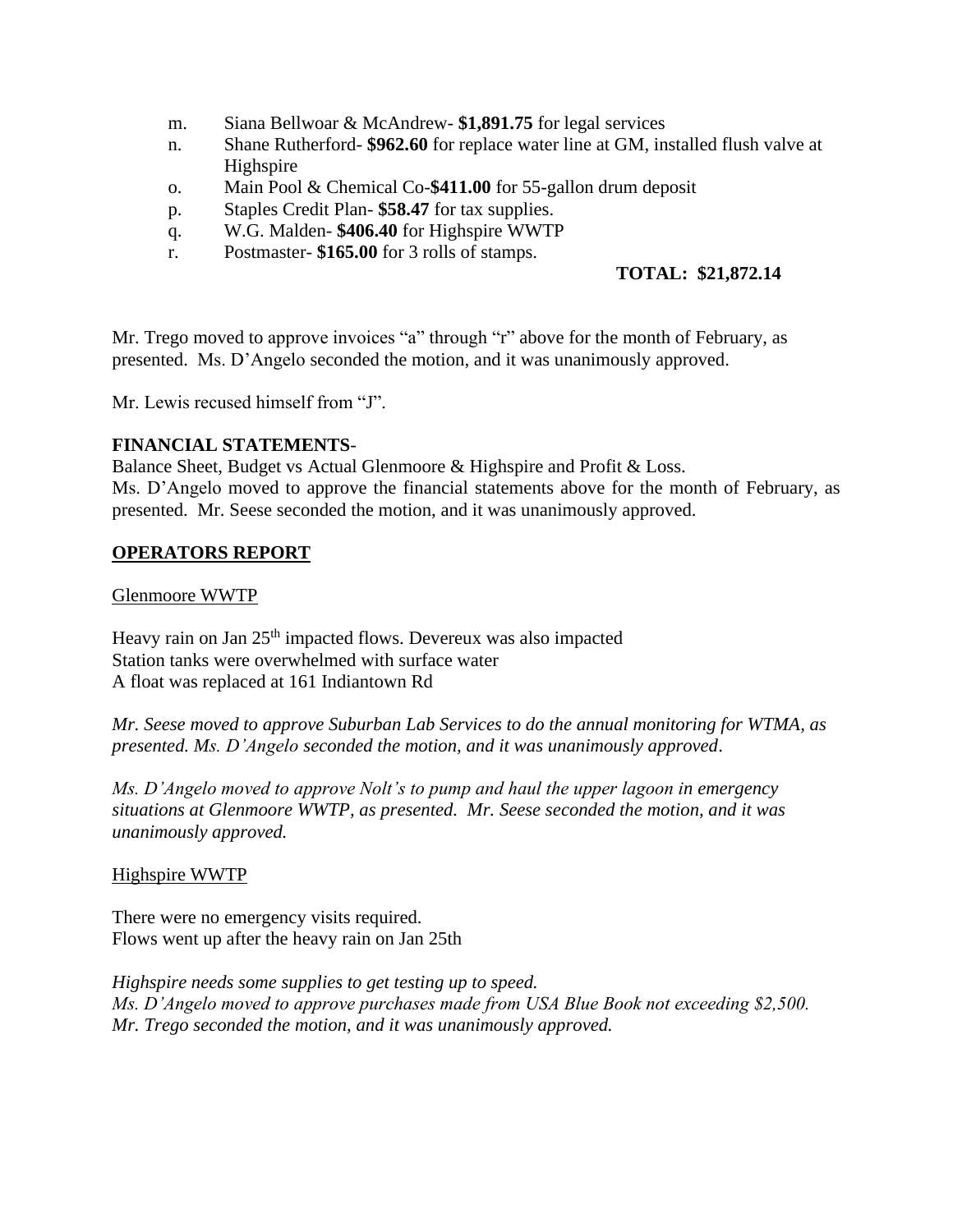## **ENGINEER'S REPORT**

## E-1 Grinder Pump Replacement-

551 Fairview Road grinder pump was replaced in late December, after a critical failure was reported. There is currently one spare grinder pump available at the Glenmoore Wastewater Treatment Plant.

Glenmoore WWTP- There were many site visits to the Glenmoore WWTP in January and February, associated with the spray fields and correspondence received by DEP. Over the past few weeks, lagoon levels have been obtained for recording purposes.

## DCED Grant Opportunities-

Following signatures during the January meeting, reimbursement documents were submitted to DCED for the grinder pumps and installation work performed in 2019. Amount requested for reimbursement was for the total grant award at slightly more than \$50,000.

#### Sanitary Sewer Expansion-

During the week of February 3<sup>rd</sup>, a meeting was held at the Township building to review the proposed Agreement for the developers, the Township and the Authority. Final revisions to be completed by Mike Crotty and submitted to the developers.

#### Ashlea Dive HOA Stormwater-

Improvements to the stormwater leaving the spray fields is noted above.

#### Park Lane Sanitary Sewer-

The isolation valve between Creek Road and the Brandywine Creek side of Park Lane requires replacement. In addition, Joe Lewis identified other valves in need of replacement. The plan is to reach out to local contractors that may be able to replace multiple valves and provide traffic protection, excavation equipment, etc. Identified contractors include TLC and Fidelity.

*Mr. Trego moved for Joe Lewis to purchase valves from LB Water Services not exceeding \$10,000, as presented. Ms. D'Angelo seconded the motion, and it was unanimously approved.*

## Cesarz Subdivision-

The design engineer has submitted the sewer planning exemption to the Township. Since there is available capacity within the sanitary sewer system, Matt Boggs recommended the exemption is signed.

## RFP for Operations

EEMA has been recommended for operations in 2020. Official start date was February 1<sup>st</sup>, 2020. A meeting was held in January to review a few possible upgrades to improve operations. This includes a spray timer which has been purchased and installed by EEMA.